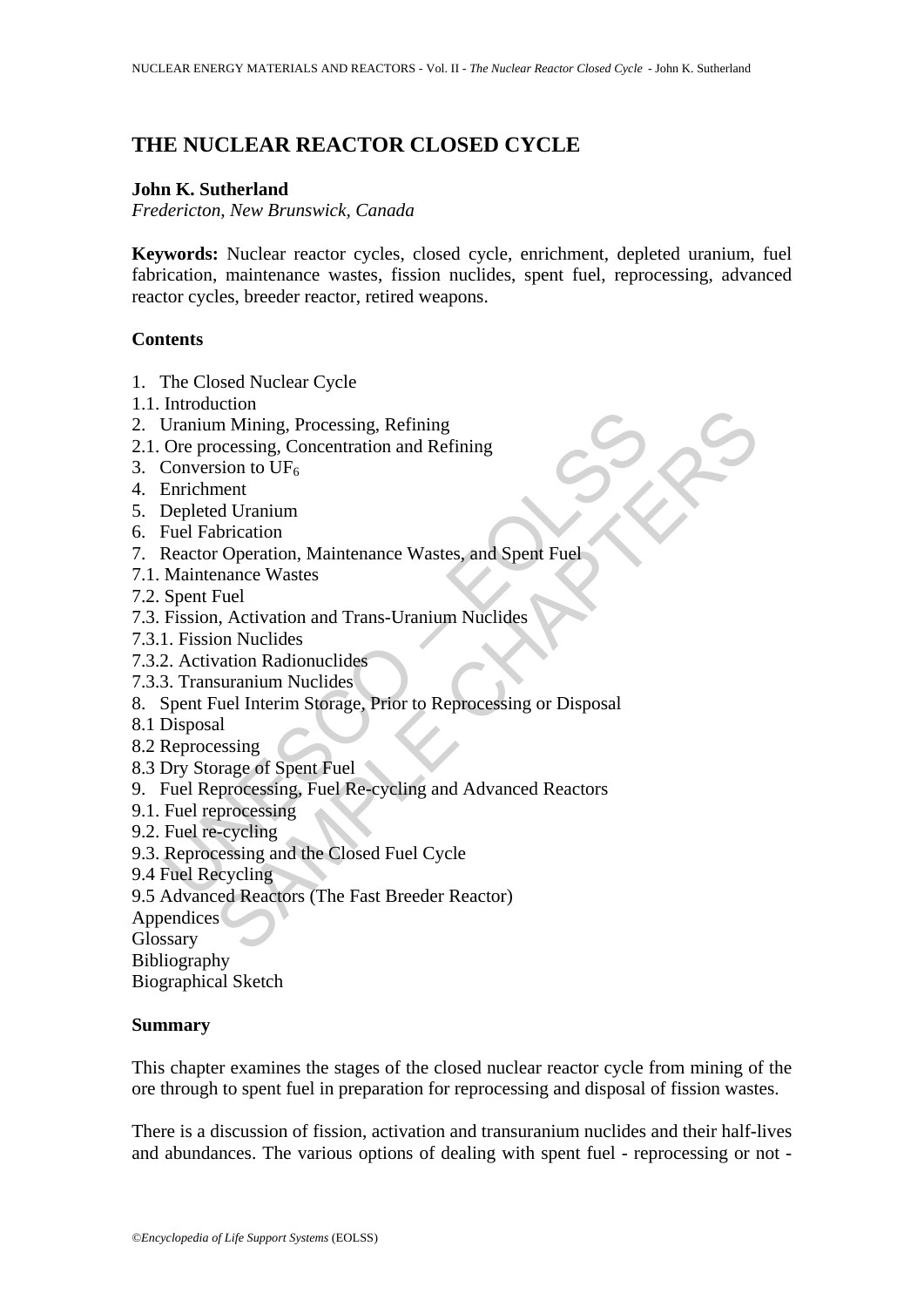are examined from both a technological viewpoint as well as from the political actions in the U.S.A. which have so far denied the U.S. nuclear industry the Fast Breeder Reactor and the reprocessing option. Some aspects and outcomes of this political decision are examined.

The impact of reprocessing spent fuel or not, on radioactive waste volumes, and the subsequent management and security timeframe, is examined.

The current retirement and destruction of military nuclear warheads from the U.S.A. and former U.S.S.R. arsenals is briefly touched upon in the use of MOX fuel in existing nuclear reactors.

The avoidance of proliferation risks from increasing quantities of non-reprocessed spent fuel in the future because of contained transuranium nuclides, and the assurance of relatively non-polluting energy sources for the future, require that the Fast Breeder Reactor program and reprocessing, be re-implemented in the near future.

In addition, the breeder cycle opens up the immense energy potential contained in surface stockpiles of depleted uranium, and allows it to be used rather than wasted.

Breeding also expands the commercially valuable natural uranium resource by allowing lower grade deposits to be exploited including uranium in seawater, and also opens up the vast resource of energy contained in the much more abundant thorium-232.

#### **1. The Closed Nuclear Cycle**

#### **1.1. Introduction**

in the future because of contained transuranium nuclides, and<br>tively non-polluting energy sources for the future, require that<br>cor program and reprocessing, be re-implemented in the near fut<br>ddition, the breeder cycle open The breadstand transuranium muclides, and the assurance future because of contained transuranium nuclides, and the assurance con-polluting energy sources for the future, require that the Fast Bready param and reprocessing, The nuclear reactor cycle, from uranium mining to final waste disposal, comprises several stages. These stages depend upon the reactor design and type, and whether or not spent fuel is re-processed - (the 'closed nuclear fuel cycle'); stored ('once-through'); or the reactor operates with some combination or modification of these cycles.

The closed nuclear fuel cycle is becoming increasingly used in some European countries and Japan.

The use of breeder reactors based upon uranium or thorium, requires a closed nuclear fuel cycle in order to return the bred transuranium nuclides, uranium-233 and unused uranium and thorium back into the cycle.

Some of the stages in the fuel cycle are associated with the production of various classes and volumes of radioactive wastes throughout the world as shown in Table 1.

| <b>Reactor Cycle Stage</b> | <b>Radioactive Wastes</b>   | <b>Non-wastes for recycling</b> |
|----------------------------|-----------------------------|---------------------------------|
| <b>Front End</b>           |                             |                                 |
| <b>Uranium Mining</b>      | $100000000 + \text{tonnes}$ |                                 |
| Processing                 | Minor                       |                                 |
| Refining                   | Minor                       |                                 |
| Conversion                 | About $35000 \text{ m}^3$   |                                 |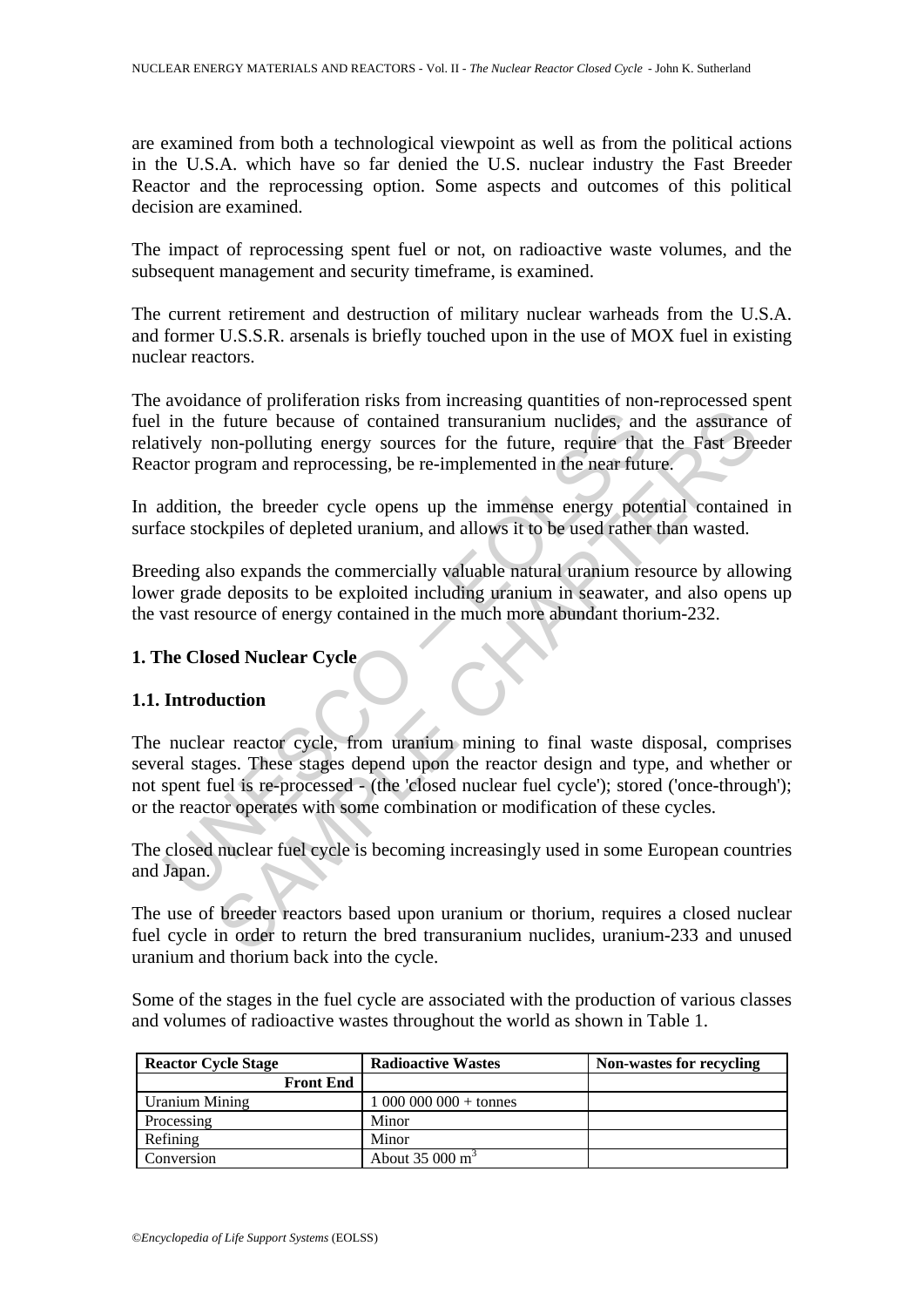| Enrichment                    | About $16000 \text{ m}^3$         |                          |
|-------------------------------|-----------------------------------|--------------------------|
| Depleted Uranium              | 'Waste' – only if not recycled    | 1 500 000 Tonnes         |
| <b>Fuel Fabrication</b>       | About $160000 \text{ m}^3$        |                          |
| <b>Back End</b>               |                                   |                          |
| Spent Fuel                    | 'Waste' – only if not reprocessed | 230 000 Tonnes           |
| Maintenance LILW Wastes       | About $6000000$ m <sup>3</sup>    |                          |
| Spent Fuel Reprocessing       |                                   | $218000 + T$ onnes       |
| Fission Wastes (4 percent)    | About $9000 +$ Tonnes             |                          |
| <b>Military</b>               |                                   |                          |
| Retired Weapons HEU U-235     |                                   | 500 Tonnes $\pm$ (U.S. & |
|                               |                                   | Russia)                  |
| Retired Weapons plutonium-239 |                                   | 500 Tonnes $\pm$ (U.S. & |
|                               |                                   | Russia)                  |

Table 1: Summary of Accumulated Radioactive Wastes and Non-wastes in the World to about 2000

The closed-cycle stages from mining to final disposal are shown in Figure 1. The first 8 stages are described in this article. The remaining stages are described in more detail in *Disposal of Nuclear Wastes and Reactor Decommissioning* dealing with nuclear waste disposal and the destruction of military 'wastes' - including retired weapons - in the reactor cycle.

The processes leading up to loading fuel into the reactor are known as the 'front end' of the cycle, and those following discharge of spent fuel from the reactor are known as the 'back end' of the cycle.

de 1: Summary of Accumulated Radioactive Wastes and Non-was<br>about 2000<br>closed-cycle stages from mining to final disposal are shown in F<br>es are described in this article. The remaining stages are describe<br>osal of Nuclear Wa mmary of Accumulated Radioactive Wastes and Non-wastes in the Worl<br>about 2000<br>about 2000<br>cycle stages from mining to final disposal are shown in Figure 1. The fit<br>fixeder in this article. The remaining stages are described The simpler, but more resource-intensive, 'once-through' cycle foregoes - for the moment - the re-processing option and the associated relatively low volumes of wastes. Without reprocessing, the entire discharged spent fuel, containing about 97 percent unused uranium and transuranium elements, may be required to be managed as longterm waste.

With reprocessing, only the low volume, relatively short half-life, fission nuclides would be managed as waste. The 'once-through' cycle requires that world uranium mining production be maintained at a relatively high level to keep up with the demand for new fuel.

Where natural uranium is used in the reactor (e.g., the CANDU), uranium enrichment is not required and reprocessing is not considered at this time, as replacement fuel is cheap at about U.S.\$22 to \$30 kg<sup>-1</sup>, relative to the costs of enriched fuel, and relative to the costs of reprocessing.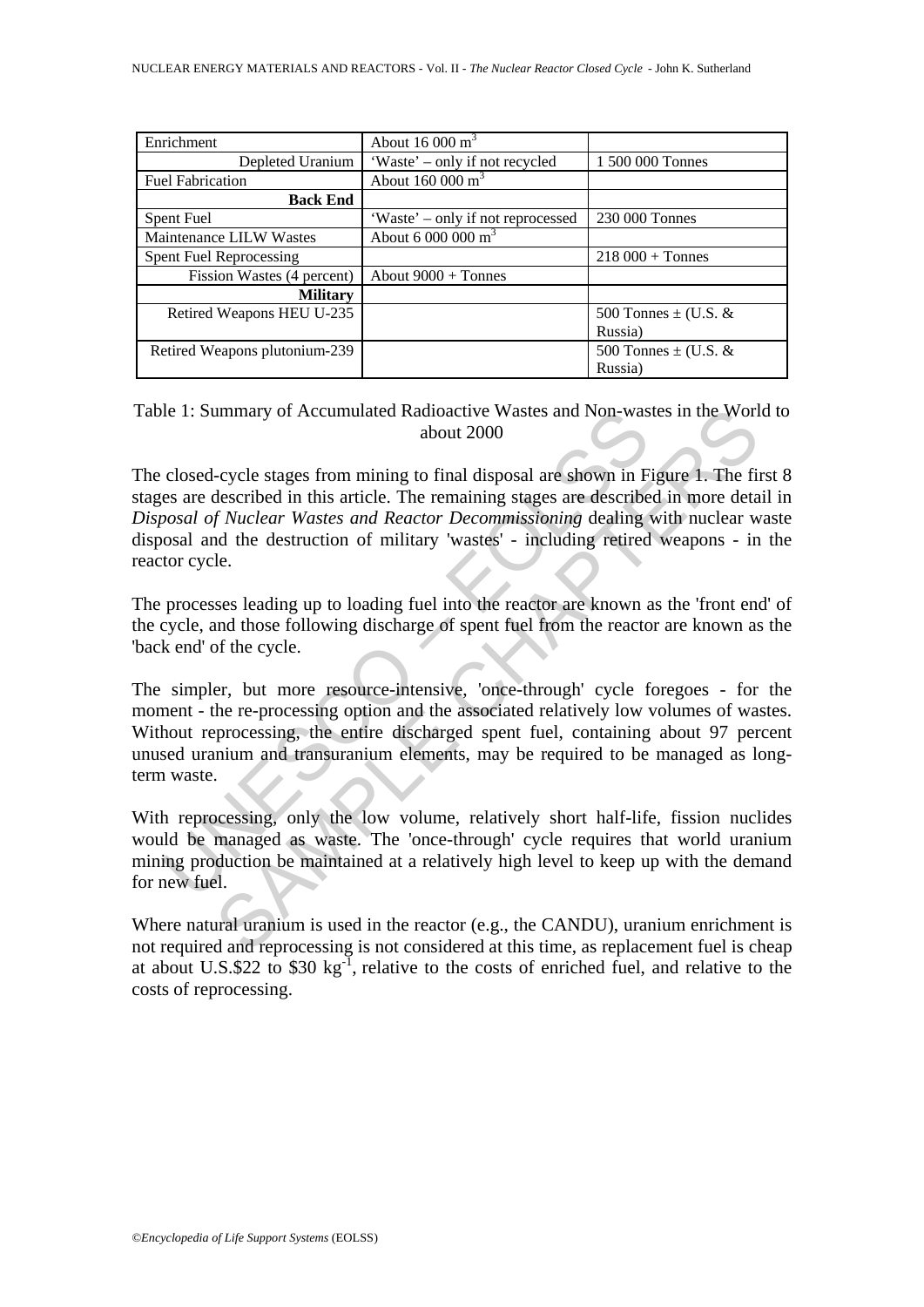



#### **2. Uranium Mining, Processing, Refining**

The first mining efforts to deliberately recover uranium occurred in central Europe to extract uranium for use in coloring glass and glazes. When radium - one of the radioactive progeny of uranium - was discovered in 1897 and immediately became of value in medical radiation treatments, a mining boom of known uranium-bearing deposits took place, with the uranium itself being treated mostly as a by-product or waste.

Mining methods of economically viable deposits may be by open pit (about 38 percent at the end of 2000), underground mining (about 33 percent), in situ leaching (ISL) (about 17 percent), or as a by-product of other mining or industrial process (about 12 percent).

By-product uranium is recovered from activities such as phosphate mining and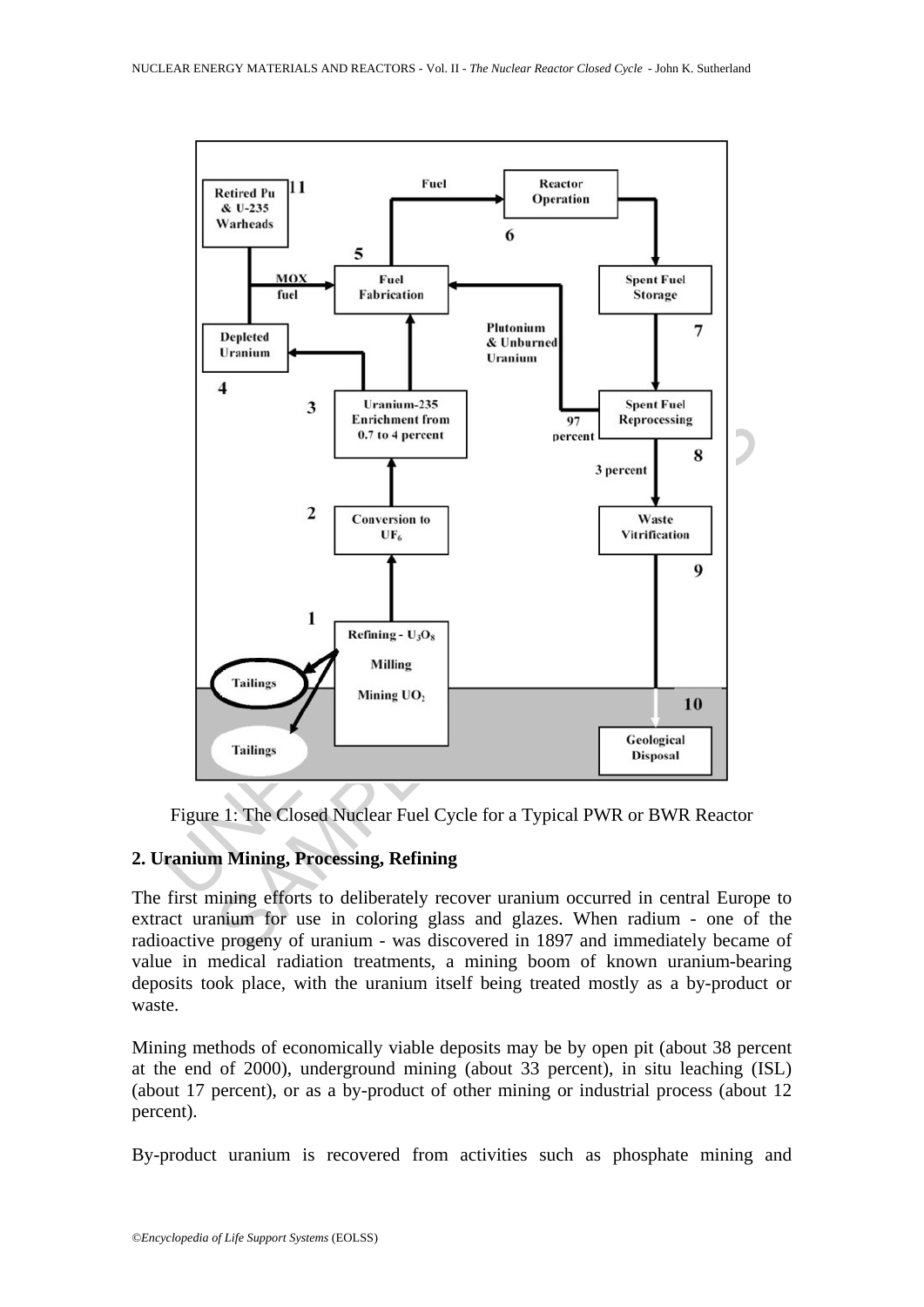processing for fertilizer production; formerly, from the processing of some alum shale deposits in Sweden; formerly, from some low-grade coal deposits in the U.S.A.; and from some gold and copper mines. Increasingly, more uranium deposits at the present time are exploited by *in situ* leaching of the deep ore body to extract uranium, which is then pumped in solution to the surface for extraction.

This method produces neither rock waste nor tailings. Where the ore is mined, rather than chemically leached, it is crushed at the mine site, reduced to sand-sized particles, leached with a solvent solution, and then is further processed to extract and purify the uranium.

The residual wastes from mining the common low-grade deposits (ranging mostly from about 0.1 percent to 1 percent uranium) amount to large quantities of rock and process tailings containing traces of residual uranium too difficult to extract, and radium (of no significant value today) along with most of its progeny.

Such wastes today amount to more than about 200 million tonnes in surface waste piles in the U.S.A. alone, and possibly ten times more at existing and former uranium mining operations throughout the world. Most are now gradually being addressed to ensure that they are adequately covered and protected to minimize radon gas leakage from them; to limit moisture penetration and acidic drainage; and to protect them from weather erosion.

Extraction of uranium by in situ leaching avoids most of these problems. Modern mining is much more stringently regulated and controlled than previously, with ongoing environmental protection and remediation requirements and activities.

|      | ngs containing traces of residual uranium too difficult to extract, and radium (o<br>ificant value today) along with most of its progeny.                                                                                                                                                                                                                                                                                                                                                                                                                                                                                                           |               |                |  |
|------|-----------------------------------------------------------------------------------------------------------------------------------------------------------------------------------------------------------------------------------------------------------------------------------------------------------------------------------------------------------------------------------------------------------------------------------------------------------------------------------------------------------------------------------------------------------------------------------------------------------------------------------------------------|---------------|----------------|--|
| ion. | h wastes today amount to more than about 200 million tonnes in surface waste p<br>ne U.S.A. alone, and possibly ten times more at existing and former uranium min<br>rations throughout the world. Most are now gradually being addressed to ensure<br>are adequately covered and protected to minimize radon gas leakage from then<br>t moisture penetration and acidic drainage; and to protect them from wea<br>action of uranium by in situ leaching avoids most of these problems. Mo<br>ing is much more stringently regulated and controlled than previously, with ongo<br>ronmental protection and remediation requirements and activities. |               |                |  |
|      |                                                                                                                                                                                                                                                                                                                                                                                                                                                                                                                                                                                                                                                     |               |                |  |
|      |                                                                                                                                                                                                                                                                                                                                                                                                                                                                                                                                                                                                                                                     | <b>Tonnes</b> | Percent        |  |
|      | Australia                                                                                                                                                                                                                                                                                                                                                                                                                                                                                                                                                                                                                                           | 890 000       | 26             |  |
|      | Kazakhstan                                                                                                                                                                                                                                                                                                                                                                                                                                                                                                                                                                                                                                          | 560 000       | 17             |  |
|      | Canada                                                                                                                                                                                                                                                                                                                                                                                                                                                                                                                                                                                                                                              | 510 000       | 15             |  |
|      | South Africa                                                                                                                                                                                                                                                                                                                                                                                                                                                                                                                                                                                                                                        | 350 000       | 10             |  |
|      | Namibia                                                                                                                                                                                                                                                                                                                                                                                                                                                                                                                                                                                                                                             | 260 000       | 8              |  |
|      | <b>Brazil</b>                                                                                                                                                                                                                                                                                                                                                                                                                                                                                                                                                                                                                                       | 230 000       | 7              |  |
|      | Russia                                                                                                                                                                                                                                                                                                                                                                                                                                                                                                                                                                                                                                              | 150 000       | 4              |  |
|      | <b>United States</b>                                                                                                                                                                                                                                                                                                                                                                                                                                                                                                                                                                                                                                | 125 000       | 4              |  |
|      | Uzbekistan                                                                                                                                                                                                                                                                                                                                                                                                                                                                                                                                                                                                                                          | 120 000       | 4              |  |
|      | Niger                                                                                                                                                                                                                                                                                                                                                                                                                                                                                                                                                                                                                                               | 70 000        | $\overline{2}$ |  |
|      | Ukraine                                                                                                                                                                                                                                                                                                                                                                                                                                                                                                                                                                                                                                             | 45 000        | $< \! 1$       |  |
|      | Others (28 countries)                                                                                                                                                                                                                                                                                                                                                                                                                                                                                                                                                                                                                               | >50000        | 1              |  |
|      |                                                                                                                                                                                                                                                                                                                                                                                                                                                                                                                                                                                                                                                     |               |                |  |
|      | Total*                                                                                                                                                                                                                                                                                                                                                                                                                                                                                                                                                                                                                                              | 3 360 000     |                |  |
|      | $*$ At 41 000 tonnes $a^{-1}$ production, this estimated                                                                                                                                                                                                                                                                                                                                                                                                                                                                                                                                                                                            |               |                |  |
|      | resource will last for less than 100 years at this                                                                                                                                                                                                                                                                                                                                                                                                                                                                                                                                                                                                  |               |                |  |
|      | price, without reprocessing, and without the                                                                                                                                                                                                                                                                                                                                                                                                                                                                                                                                                                                                        |               |                |  |
|      | adoption of the fast breeder cycle.                                                                                                                                                                                                                                                                                                                                                                                                                                                                                                                                                                                                                 |               |                |  |
|      | Data are from various sources.                                                                                                                                                                                                                                                                                                                                                                                                                                                                                                                                                                                                                      |               |                |  |
|      |                                                                                                                                                                                                                                                                                                                                                                                                                                                                                                                                                                                                                                                     |               |                |  |

Table 2: Estimated Recoverable World Uranium Resource at US\$80 kg<sup>-1</sup> of Uranium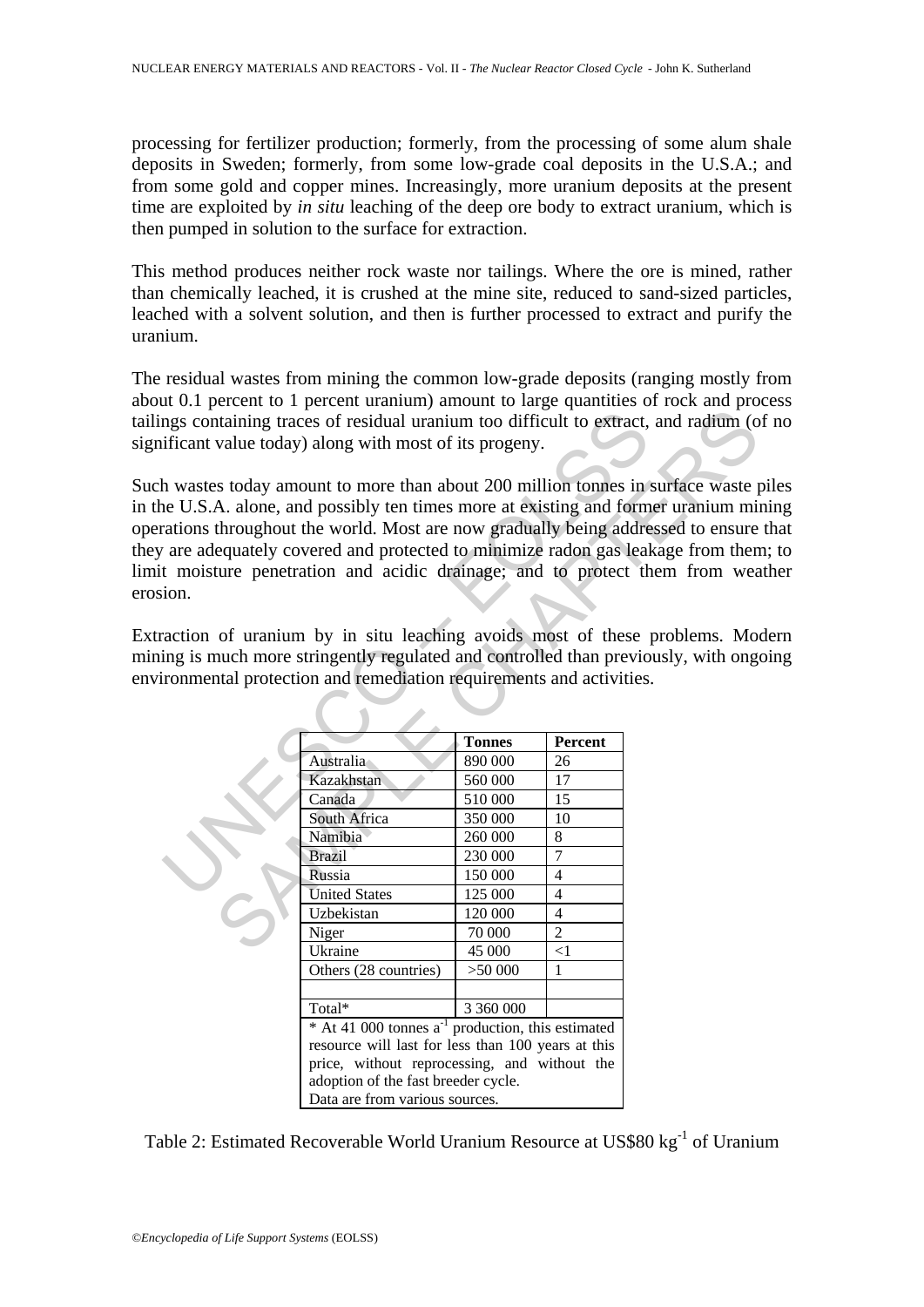The richest uranium deposits at the present time are found in Canada and Australia which dominate world production (see Table 2). The richest ores are the primary oxides of uranium (uraninite and pitchblende) - usually in mineralized veins with other metals, such as silver, copper, bismuth, cobalt, molybdenum and lead as sulfides, selenides, tellurides and arsenides along with various oxides and silicates. Many of the richest known deposits have generally been mined out, with a few notable exceptions in Canada and Australia. There are also many secondary and very complex uraniumvanadium minerals - often brightly colored green and yellow - which tend to be more widely dispersed through the sedimentary strata in which they are found, as in Colorado, and in many other low grade uranium deposits throughout the world.

The extraction of uranium from seawater (even at about 3 parts per billion, or 3 milligrams per tonne of seawater) is a possible future massive source of uranium. In Japan, the Takasaki Radiation Chemistry Research Establishment conducted extraction experiments several years ago and determined that uranium and other metals could be readily extracted from seawater, but not yet economically at the prevailing price for uranium.

on, the Takasaki Radiation Chemistry Research Establishment coefficients several years ago and determined that uranium and oth<br>lily extracted from seawater, but not yet economically at the p<br>ium.<br>Uranium contained in the **Fakasaki Radiation Chemistry Research Establishment conducted extracts several years ago and determined that uranium and other metals could racted from seawater, but not yet economically at the prevailing price um contai** The Uranium contained in the Black Current flowing off the coast of Japan carries about 5 million tonnes of uranium (comparable to the estimated remaining uranium resource on land) each year along the coastline. Japan uses about 6000 tonnes of uranium annually, of which only about 3 percent is actually consumed in the reactors during each fuel cycle, so extraction of even a small fraction of that carried in this current, could meet their needs as well as those of the rest of the world. With reprocessing and the use of a fast breeder cycle the resource is essentially unlimited.

#### **2.1. Ore processing, Concentration and Refining**

This converts the extracted and purified uranium to  $U_3O_8$ , also known as yellowcake. This is a pure, but very low-level radioactive material. It is traded internationally and safely shipped around the world in 100 L steel drums to uranium enrichment facilities, or may be fabricated into natural uranium fuel for use in those reactors (CANDU and GCR) fueled by natural uranium.

The world production of uranium in the year 2000, controlled by 8 major mining companies operating in about 16 countries, was about 41 000 tonnes of  $U_3O_8$ . With an average grade of about 1 percent  $UO<sub>2</sub>$  in the feed ore, this implies that more than 4 million tonnes of radioactive mine wastes are produced annually from these deposits.

Comparable radioactive wastes are produced from many other base metal mining operations, to the extent of about 1 billion tonnes each year. Most of these other mine wastes are controlled primarily to minimize acid mine drainage effects and erosion, and attract little attention because of their contained radioactivity, which is usually unmeasured, uncontrolled, and ignored.

The largest producers of uranium for sale on the international market are Canada and Australia (annually about 11 000 and 8000 tonnes respectively in 2000) producing more than 50 percent of the world supply. Kazakhstan appears to be making a major effort -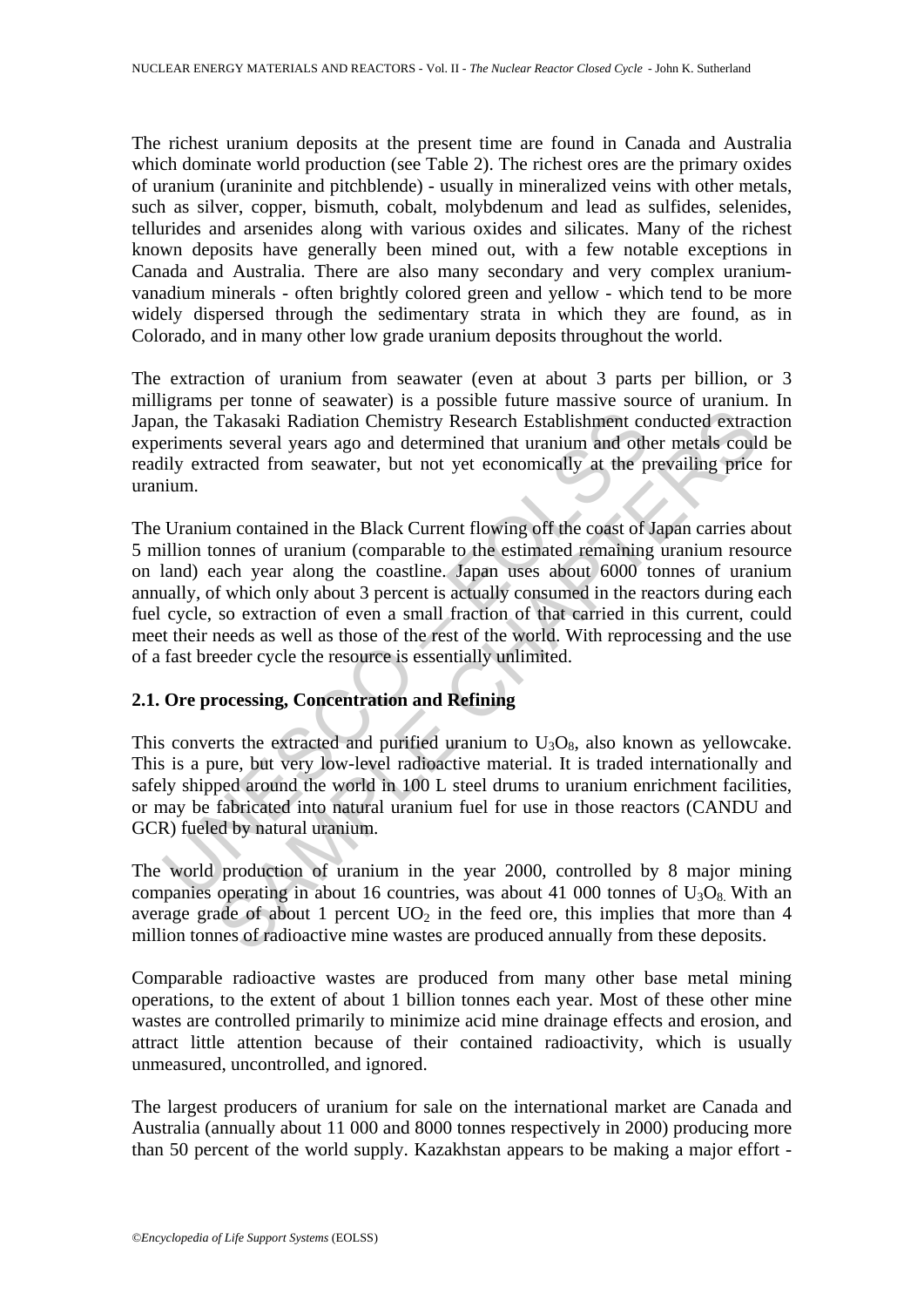announced in 2002 - to eventually become the dominant producer in the world.

## **3. Conversion to UF6**

Conversion is the process of changing  $U_3O_8$  (yellow-cake), to uranium hexafluoride UF<sub>6</sub> for enrichment in the uranium-235 isotope.

There are five commercial conversion plants in the world: in the U.S.A., Canada, France, the United Kingdom, and Russia. Two other countries, Brazil and China also operate relatively small conversion facilities but not, at present, commercially. Total available capacity in the seven facilities to the end of 2000, is about 66 000 tonnes/a, but annual world requirements for conversion are approximately 57 000 tonnes.

There are only minor low-level uranium wastes associated with such conversion. The cumulative total of such wastes throughout the world up to the year 2000, amounts to about  $35000 \text{ m}^3$ .

#### **4. Enrichment**

Natural uranium contains 99.3 percent U-238 and 0.7 percent U-235. Nuclear fission reactors based upon uranium, cannot operate without the uranium-235 isotope, and in the case of light water moderated reactors, require the concentration to be greater than about 3 percent.

ulative total of such wastes throughout the world up to the year<br>
ut 35 000 m<sup>3</sup>.<br> **inrichment**<br>
ural uranium contains 99.3 percent U-238 and 0.7 percent U-22<br>
tors based upon uranium, cannot operate without the uranium-2 Enrichment is the process of augmenting the percentage of uranium-235 in uranium hexa-fluoride  $(UF<sub>6</sub>)$  and rejecting a stream of uranium-238 (also known as depleted uranium), before the U-235-enriched uranium is processed into the oxide fuel for use in the reactor. Some uraniferous wastes are produced during this process, with world cumulative totals up to the year 2000 amounting to about 16 000  $m^3$ .

The two uranium isotopes cannot be separated chemically but have slightly different masses (about 1.3 percent difference), so are physically separable though with considerable difficulty.

1 total of such wastes throughout the world up to the year 2000, amound to total of such wastes throughout the world up to the year 2000, amound  $100 \text{ m}^3$ .<br> **and the same of the same of the same of the same of the same** There are two common multi-stage enrichment processes - gaseous diffusion, used for the Manhattan Project in the 1940s, and gaseous ultra-centrifuging in Calutrons - with others (laser ionization coupled with magnetic separation) being researched. The process, taking into account the market price of uranium and the high electrical energy cost of enrichment (described in Separative Work Units – SWUs – the amount of electrical energy needed to produce 1 kilogram of enriched uranium), still leaves about 0.25 - 0.3 percent U-235 in the rejected uranium-238.

The total U.S. nuclear electrical capacity of about 100 GW(e) from more than 100 large reactors requires some 12 million SWUs per year to enrich the fuel. Each SWU - using the gas diffusion process - requires about 2500 kWh of electricity or the equivalent of about 4.2 percent of the total nuclear electrical output (late 1990s). Competing offshore interests, seeking to break into the lucrative U.S. enrichment market, suggest that they can achieve this separation at a much lower cost. Future advances in isotope separation in the U.S.A., and lower separation costs, may make it economically advantageous to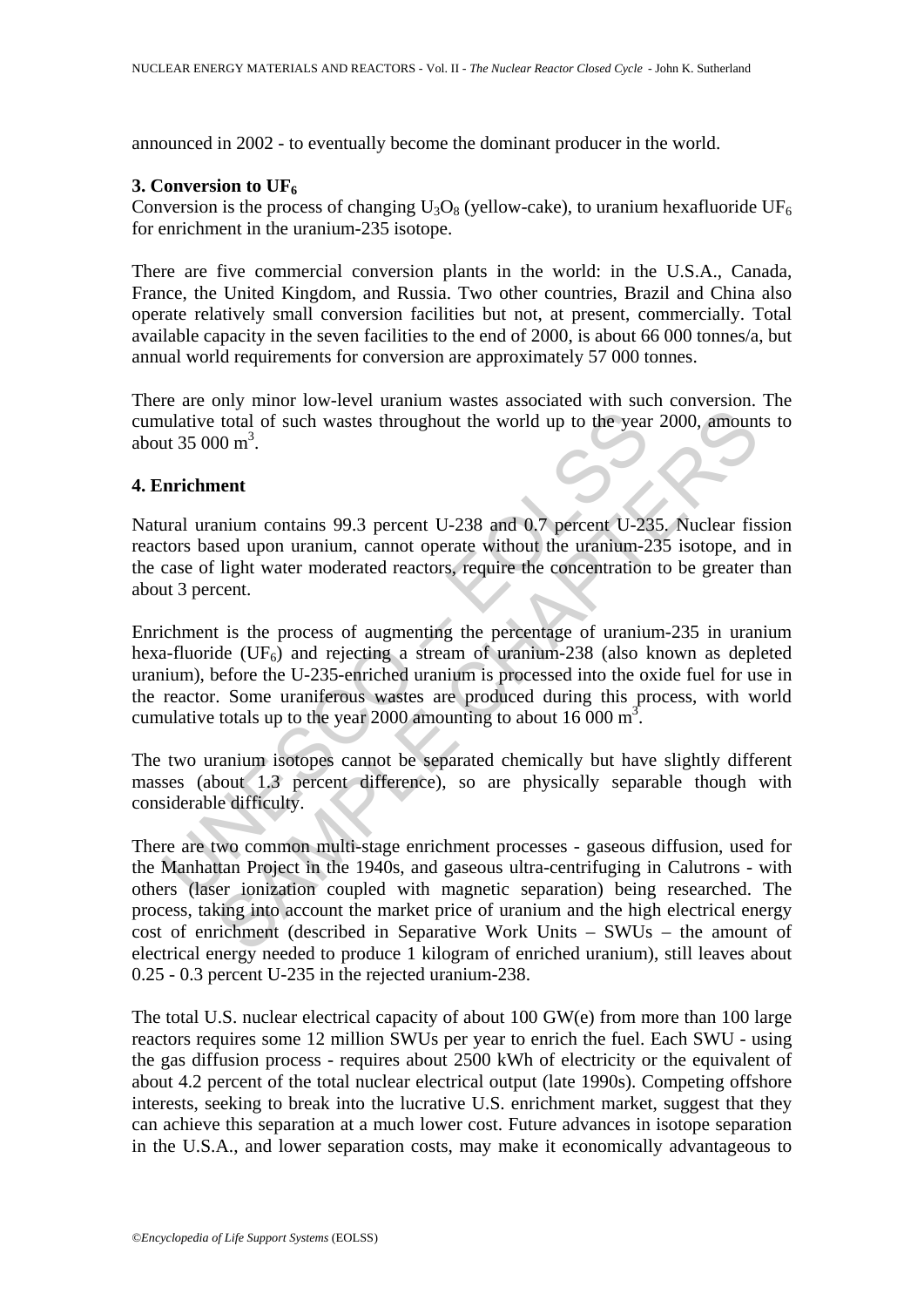re-process some of the stockpiled depleted uranium to strip out more of the residual U-235 if the adoption of a breeder reactor cycle and spent fuel reprocessing continues to be politically rejected or remains economically unattractive at the present price of uranium.

To produce about 4 percent uranium-235 enrichment from 0.7 percent feed material requires an almost 8 fold concentration. For every tonne of Low Enriched U-235 produced for the Light Water Reactor (4 percent U-235), about 7 tonnes of depleted uranium (about 99.7 percent U-238) is rejected from the process. For every tonne of High Enriched Uranium (say 20 percent U-235 - the minimum enrichment used in nuclear submarine and ship reactors) about 39 tonnes of depleted uranium is rejected.

In general, the more enriched the uranium, the greater the reactivity margin to over-ride the effects of fission poison build-up, the smaller the required fuel load to maintain a large power output, and the more compact the reactor, as in nuclear submarines and ships.

Uranium enrichment - an expensive and technologically demanding process - was initially a virtual monopoly of the U.S.A. The early reactor programs of most other countries were based upon the U.S. PWR or BWR reactor designs and U.S. enriched fuel. Other countries either accepted this as the price to be paid for nuclear co-operation and development, or began to develop their own independent enrichment programs, or sought to build reactors that were fueled by natural uranium (as in the U.K. and Canada).

effects of fission poison build-up, the smaller the required fuel<br>e power output, and the more compact the reactor, as in nucle<br>s.<br>S.<br>mium enrichment - an expensive and technologically demandially a virtual monopoly of the of fission poison build-up, the smaller the required fuel load to maintain<br>of fission poison build-up, the smaller the required fuel load to maintain<br>extract the more compact the reactor, as in nuclear submarines<br>are based Commercial 'enrichment' (as opposed to 'conversion') is carried out in the U.S.A., France, the United Kingdom, Germany, the Netherlands and Russia. These countries effectively control the enriched uranium fuel supply to many other countries which operate Light Water reactors. All of these countries must be signatories of the Nuclear Non-Proliferation Treaty (NNPT) and allow International inspection of nuclear facilities, materials and operations to ensure that there is no clandestine diversion of restricted materials. Other countries with enrichment facilities for their own programs include China, Japan, and Pakistan. There are still a few states like India, Pakistan, Israel and North Korea, that possess nuclear facilities and nuclear weapons, but resist signing the NNPT or threaten to withdraw from it (N. Korea).

> TO ACCESS ALL THE **41 PAGES** OF THIS CHAPTER, Visi[t: http://www.eolss.net/Eolss-sampleAllChapter.aspx](https://www.eolss.net/ebooklib/sc_cart.aspx?File=E3-06-03-05)

#### **Bibliography**

- - -

Chart of the Nuclides. (1996). Nuclides and Isotopes (fifteenth edition). Lockheed Martin, GE Nuclear Energy. [This is a complete layout of the Segre chart of the stable elements, isotopes, and radio-nuclides.